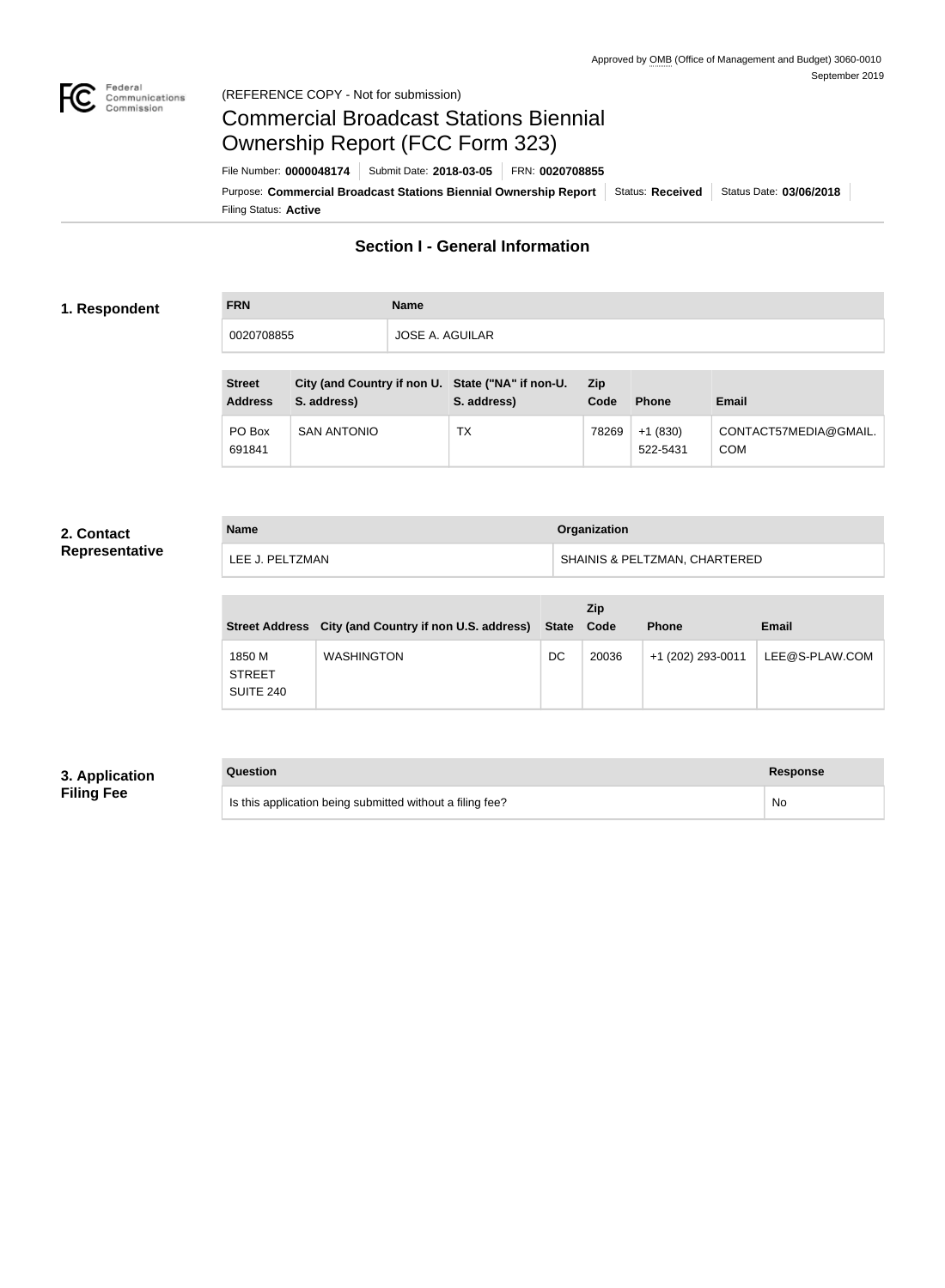| <b>Fees</b> | <b>Application Type</b> | <b>Form Number</b> | <b>Fee Code</b> | Quantity | <b>Fee Amount</b> | <b>Subtotal</b> |
|-------------|-------------------------|--------------------|-----------------|----------|-------------------|-----------------|
|             | Biennial                | Form 323           | <b>MAR</b>      | ◠<br>ັບ  | 85                | \$210.00        |
|             |                         |                    |                 |          | Total             | \$210.00        |

## **4. Nature of Respondent**

| (a) Provide the following information about the Respondent: |                     |  |
|-------------------------------------------------------------|---------------------|--|
| <b>Relationship to stations/permits</b>                     | Licensee            |  |
| <b>Nature of Respondent</b>                                 | Sole proprietorship |  |

**(b) Provide the following information about this report:**

| <b>Purpose</b> | Biennial                                                                                                                                                                               |
|----------------|----------------------------------------------------------------------------------------------------------------------------------------------------------------------------------------|
| "As of" date   | 10/01/2017                                                                                                                                                                             |
|                | When filing a biennial ownership report or validating<br>and resubmitting a prior biennial ownership report, this<br>date must be Oct. 1 of the year in which this report is<br>filed. |

### **5. Licensee(s) and Station(s)**

#### **Respondent is filing this report to cover the following Licensee(s) and station(s):**

| Licensee/Permittee Name | <b>FRN</b> |
|-------------------------|------------|
| JOSE A. AGUILAR         | 0020708855 |

| Fac. ID No. | <b>Call Sign</b> | <b>City</b>           | <b>State</b> | <b>Service</b> |
|-------------|------------------|-----------------------|--------------|----------------|
| 171010      | <b>KCOT</b>      | <b>COTULLA</b>        | TX           | FM             |
| 171016      | <b>KGDL</b>      | <b>TRENT</b>          | TX           | FM             |
| 183324      | <b>KEWP</b>      | <b>UVALDE ESTATES</b> | TX           | FM             |

## **Section II – Biennial Ownership Information**

**1. 47 C.F.R. Section 73.3613 and Other Documents**

Licensee Respondents that hold authorizations for one or more full power television, AM, and/or FM stations should list all contracts and other instruments set forth in 47 C.F.R. Section 73.3613(a) through (c) for the facility or facilities listed on this report. In addition, attributable Local Marketing Agreements (LMAs) and attributable Joint Sales Agreements (JSAs) must be disclosed by the licensee of the brokering station on its ownership report. If the agreement is an attributable LMA, an attributable JSA, or a network affiliation agreement, check the appropriate box. Otherwise, select "Other." Non-Licensee Respondents, as well as Licensee Respondents that only hold authorizations for Class A television and/or low power television stations, should select "Not Applicable" in response to this question.

Not Applicable.

#### **2. Ownership Interests**

**(a)** Ownership Interests. This Question requires Respondents to enter detailed information about ownership interests by generating a series of subforms. Answer each question on each subform. The first subform listing should be for the Respondent itself. If the Respondent is not a natural person, also list each of the officers, directors, stockholders, non-insulated partners, non-insulated members, and any other persons or entities with a direct attributable interest in the Respondent pursuant to the standards set forth in 47 C.F.R. Section 73.3555. (A "direct" interest is one that is not held through any intervening companies or entities.) List each interest holder with a direct attributable interest in the Respondent separately.

Leave the percentage of total assets (Equity Debt Plus) field blank for an interest holder unless that interest holder has an attributable interest in the Respondent solely on the basis of the Commission's Equity Debt Plus attribution standard, 47 C.F.R. Section 73.3555, Note 2(i).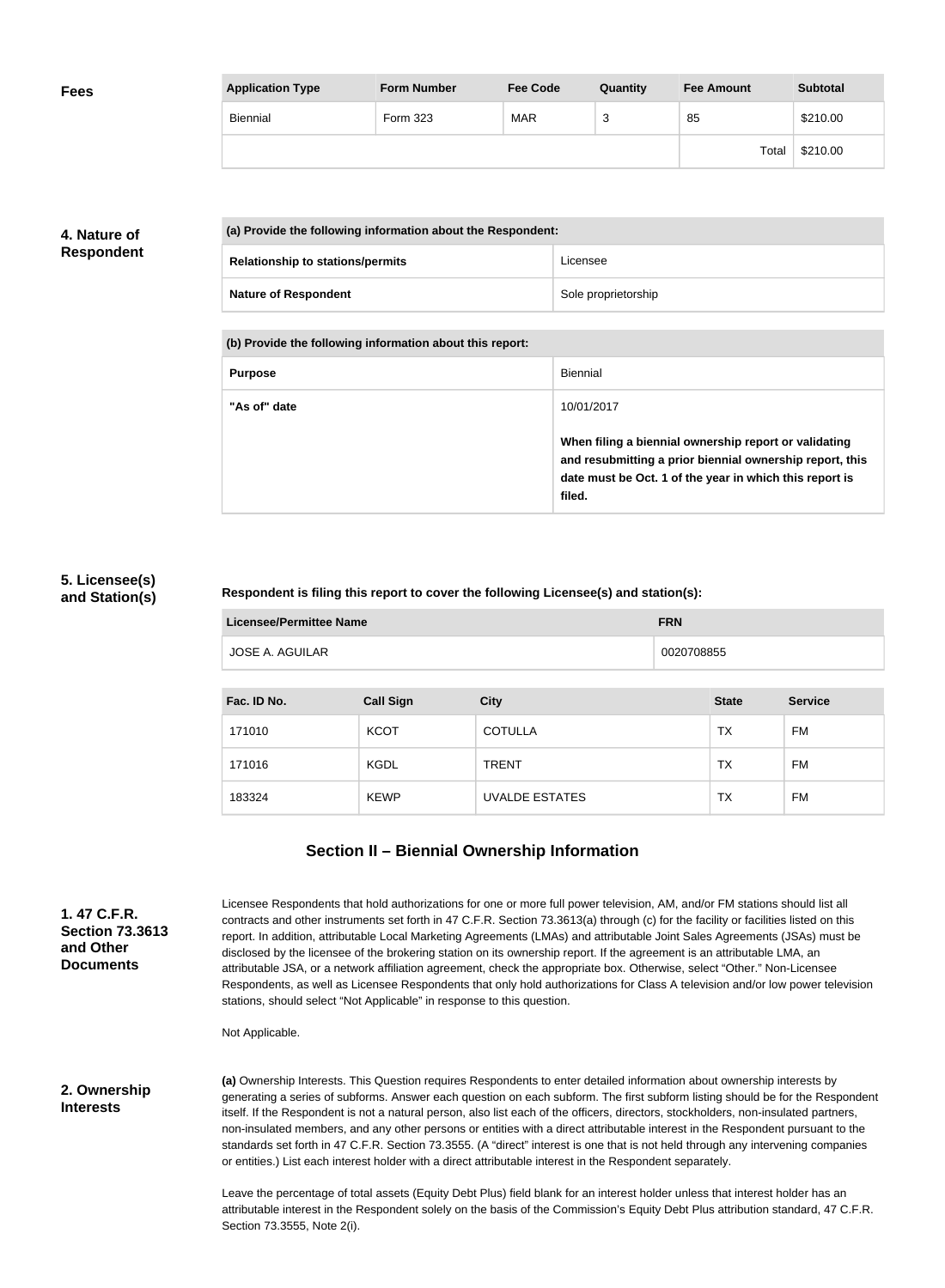In the case of vertical or indirect ownership structures, list only those interests in the Respondent that also represent an attributable interest in the Licensee(s) for which the report is being submitted.

Entities that are part of an organizational structure that includes holding companies or other forms of indirect ownership must file separate ownership reports. In such a structure do not report, or file a separate report for, any interest holder that does not have an attributable interest in the Licensee(s) for which the report is being submitted.

Please see the Instructions for further detail concerning interests that must be reported in response to this question.

The Respondent must provide an FCC Registration Number for each interest holder reported in response to this question. Please see the Instructions for detailed information and guidance concerning this requirement.

| <b>Ownership Information</b>                                                                                                                               |                                                                                      |                      |                            |  |
|------------------------------------------------------------------------------------------------------------------------------------------------------------|--------------------------------------------------------------------------------------|----------------------|----------------------------|--|
| <b>FRN</b>                                                                                                                                                 | 0020708855                                                                           |                      |                            |  |
| <b>Name</b>                                                                                                                                                | <b>JOSE A. AGUILAR</b>                                                               |                      |                            |  |
| <b>Address</b>                                                                                                                                             | PO Box                                                                               | 691841               |                            |  |
|                                                                                                                                                            | <b>Street 1</b>                                                                      |                      |                            |  |
|                                                                                                                                                            | <b>Street 2</b>                                                                      |                      |                            |  |
|                                                                                                                                                            | <b>City</b>                                                                          | <b>SAN ANTONIO</b>   |                            |  |
|                                                                                                                                                            | State ("NA" if non-U.S.<br>address)                                                  | <b>TX</b>            |                            |  |
|                                                                                                                                                            | <b>Zip/Postal Code</b>                                                               | 78269                |                            |  |
|                                                                                                                                                            | Country (if non-U.S.<br>address)                                                     | <b>United States</b> |                            |  |
| <b>Listing Type</b>                                                                                                                                        | Respondent                                                                           |                      |                            |  |
| <b>Positional Interests</b><br>(check all that apply)                                                                                                      | Respondent                                                                           |                      |                            |  |
| Citizenship, Gender,                                                                                                                                       | <b>Citizenship</b>                                                                   | <b>US</b>            |                            |  |
| <b>Ethnicity, and Race</b><br><b>Information (Natural</b>                                                                                                  | Gender                                                                               | Male                 |                            |  |
| Persons Only)                                                                                                                                              | <b>Ethnicity</b>                                                                     | Hispanic or Latino   |                            |  |
|                                                                                                                                                            | Race                                                                                 | White                |                            |  |
| <b>Interest Percentages</b><br>(enter percentage values                                                                                                    | <b>Voting</b>                                                                        | 0.0%                 | <b>Jointly Held?</b><br>No |  |
| from 0.0 to 100.0)                                                                                                                                         | <b>Equity</b>                                                                        | 0.0%                 |                            |  |
|                                                                                                                                                            | <b>Total assets (Equity Debt</b><br>Plus)                                            | 0.0%                 |                            |  |
| that do not appear on this report?                                                                                                                         | Does interest holder have an attributable interest in one or more broadcast stations |                      | Yes                        |  |
|                                                                                                                                                            |                                                                                      |                      |                            |  |
| (b) Respondent certifies that any interests, including equity, financial, or voting<br>Yes<br>interests, not reported in this filing are non-attributable. |                                                                                      |                      |                            |  |

If "No," submit as an exhibit an explanation.

**(c) Does the Respondent or any reported interest holder hold an attributable interest in any newspaper entities in the same market as any station for which this report is filed, as defined in 47 C.F.R. Section 73.3555?** No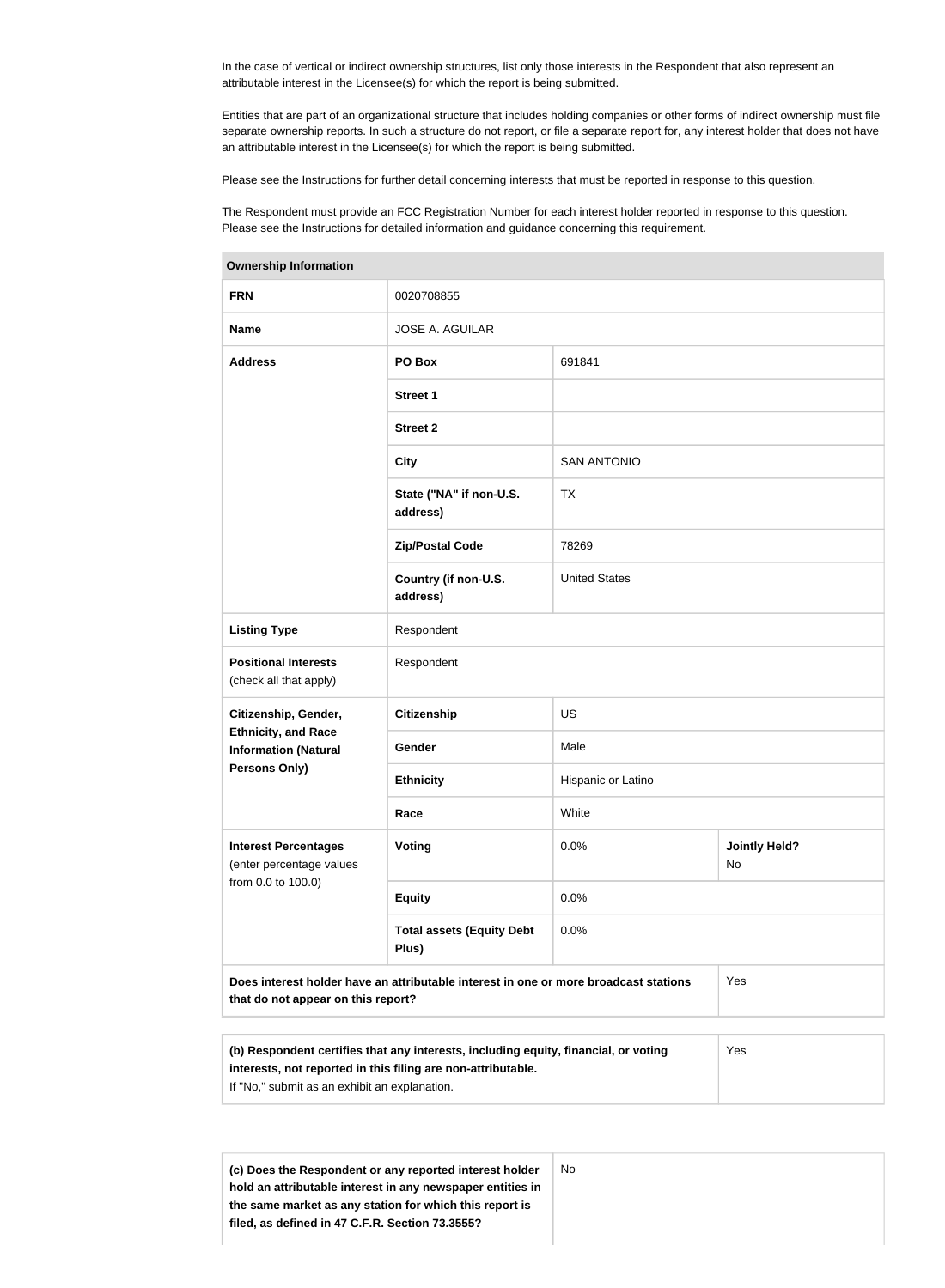If "Yes," provide information describing the interest(s), using EITHER the subform OR the spreadsheet option below. Respondents with a large number (50 or more) of entries to submit should use the spreadsheet option.

NOTE: Spreadsheets must be submitted in a special XML Spreadsheet format with the appropriate structure that is specified in the documentation. For instructions on how to use the spreadsheet option to complete this question (including templates to start with), please Click Here.

If using the subform, leave the percentage of total assets (Equity Debt Plus) field blank for an interest holder unless that interest holder has an attributable interest in the newspaper entity solely on the basis of the Commission's Equity Debt Plus attribution standard, 47 C.F.R. Section 73.3555, Note 2(i). If using an XML Spreadsheet, enter "NA" into the percentage of total assets (Equity Debt Plus) field for an interest holder unless that interest holder has an attributable interest in the newspaper entity solely on the basis of the Commission's Equity Debt Plus attribution standard.

The Respondent must provide an FCC Registration Number for each interest holder reported in response to this question. Please see the Instructions for detailed information and guidance concerning this requirement.

**(d) Are any of the individuals listed as an attributable interest holder in the Respondent married to each other or related to each other as parentchild or as siblings?** No

If "Yes," provide the following information for each such the relationship.

**(e) Is Respondent seeking an attribution exemption for any officer or director with duties wholly unrelated to the Licensee(s)?** If "Yes," complete the information in the required fields and submit an Exhibit fully describing No

that individual's duties and responsibilities, and explaining why that individual should not be attributed an interest.

## **3. Organizational Chart (Licensees Only)**

Attach a flowchart or similar document showing the Licensee's vertical ownership structure including the Licensee and all entities that have attributable interests in the Licensee. Licensees with a single parent entity may provide a brief explanatory textual Exhibit in lieu of a flowchart or similar document. Licensees without parent entities should so indicate in a textual Exhibit.

**Non-Licensee Respondents should select "N/A" in response to this question.**

THIS LICENSEE HAS NOT PARENT COMPANY OWNERSHIP INTERESTS

## **Section III - Certification**

| <b>Certification</b> | <b>Section</b>                  | <b>Question</b>                                                                                                                    | <b>Response</b> |
|----------------------|---------------------------------|------------------------------------------------------------------------------------------------------------------------------------|-----------------|
|                      | <b>Authorized Party to Sign</b> | WILLFUL FALSE STATEMENTS ON<br>THIS FORM ARE PUNISHABLE BY<br>FINE AND/OR IMPRISONMENT (U.S.<br>CODE, TITLE 18, SECTION 1001), AND |                 |
|                      |                                 | /OR REVOCATION OF ANY STATION                                                                                                      |                 |